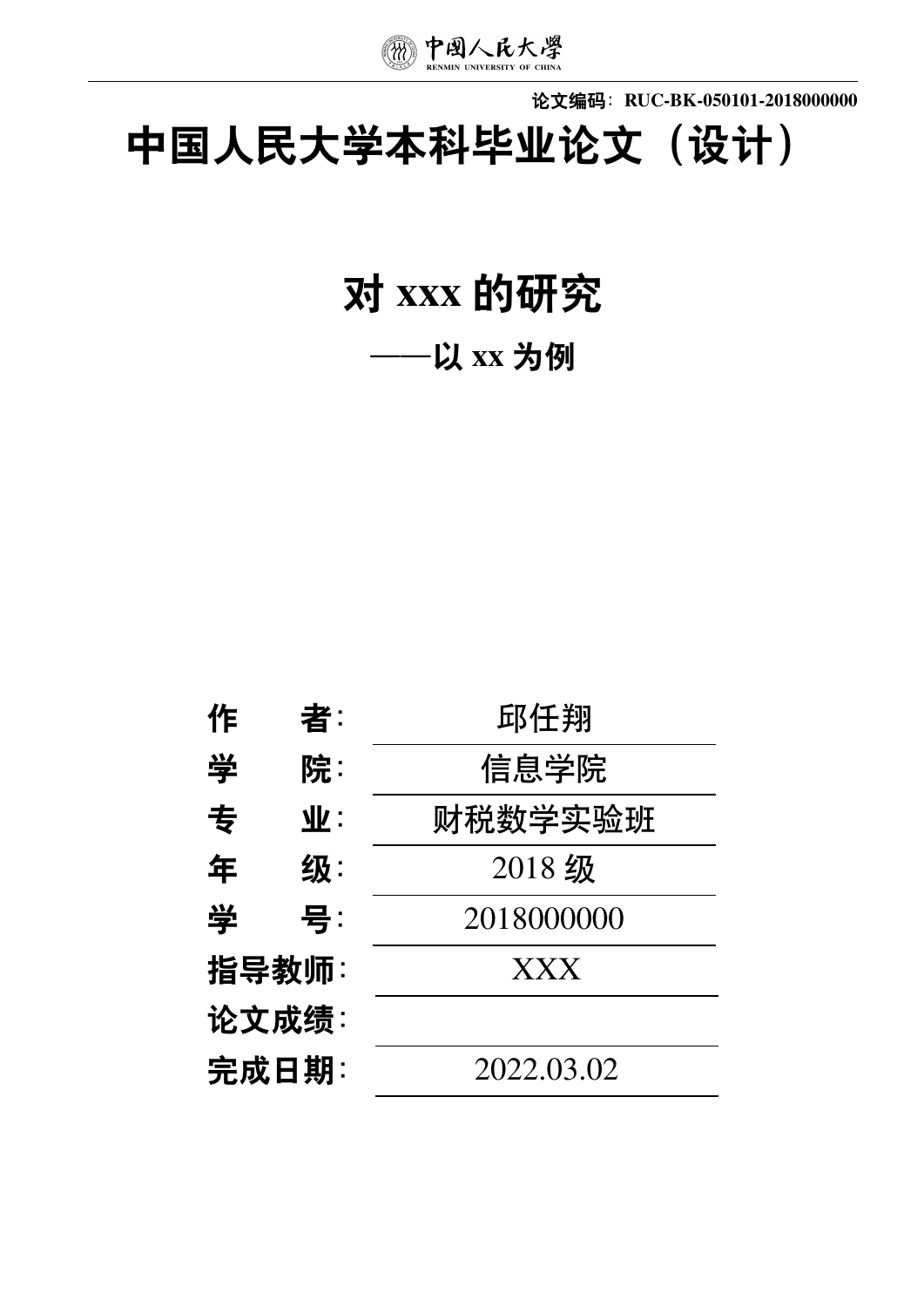

#### **摘要**

这里是中文摘要。在对论文进行总结的基础上,用简单、明确、易懂、精辟的语言对全文内容加以概 括,提取论文的主要信息。

**关键词:**关键词 1 关键词 2 关键词 3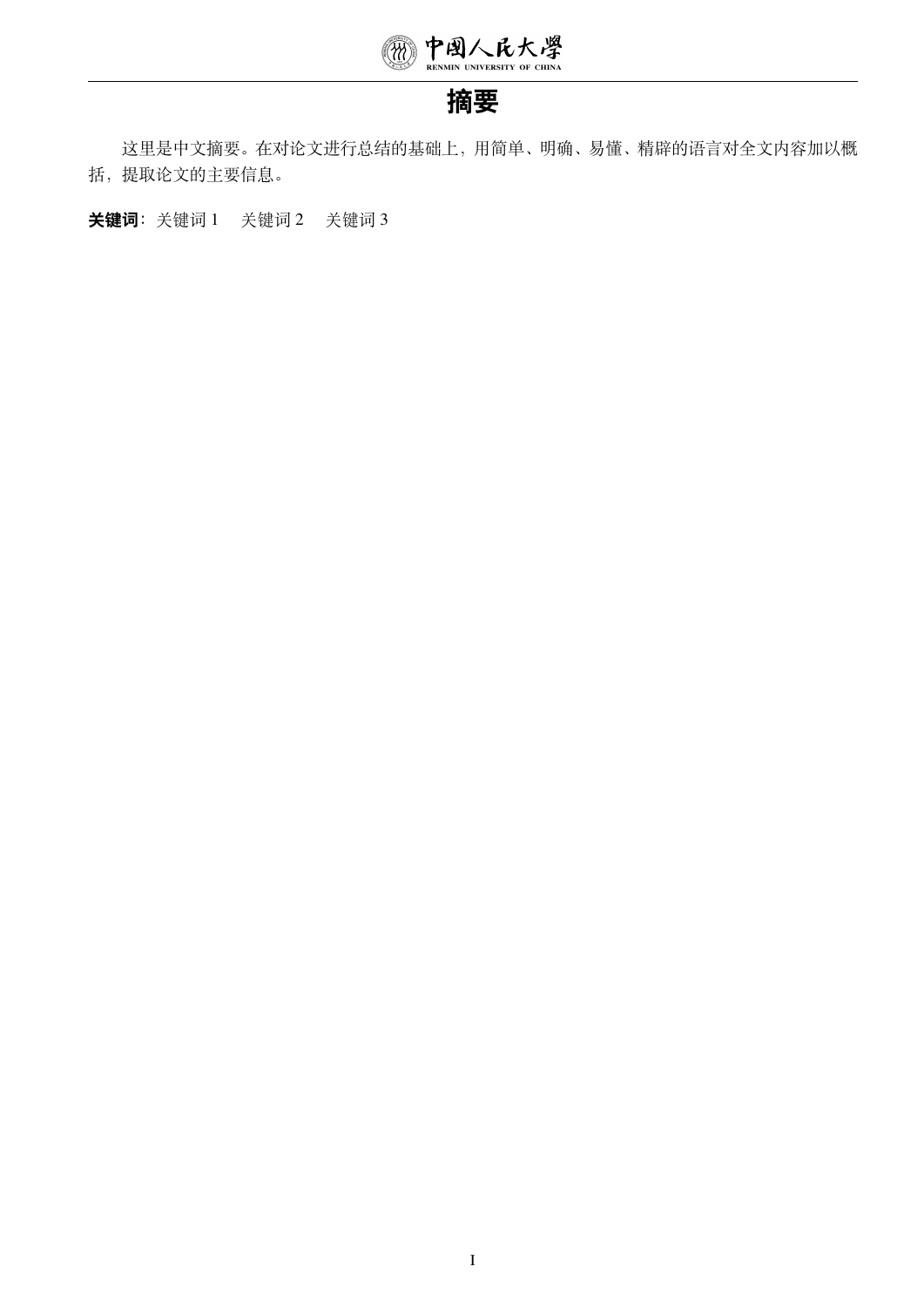

#### Abstract

This is abstract. Use simple, clear, understandable, incisive language to summarize the full text content, extract the main information of the paper.

Keywords: key word 1 key word 2 key word 3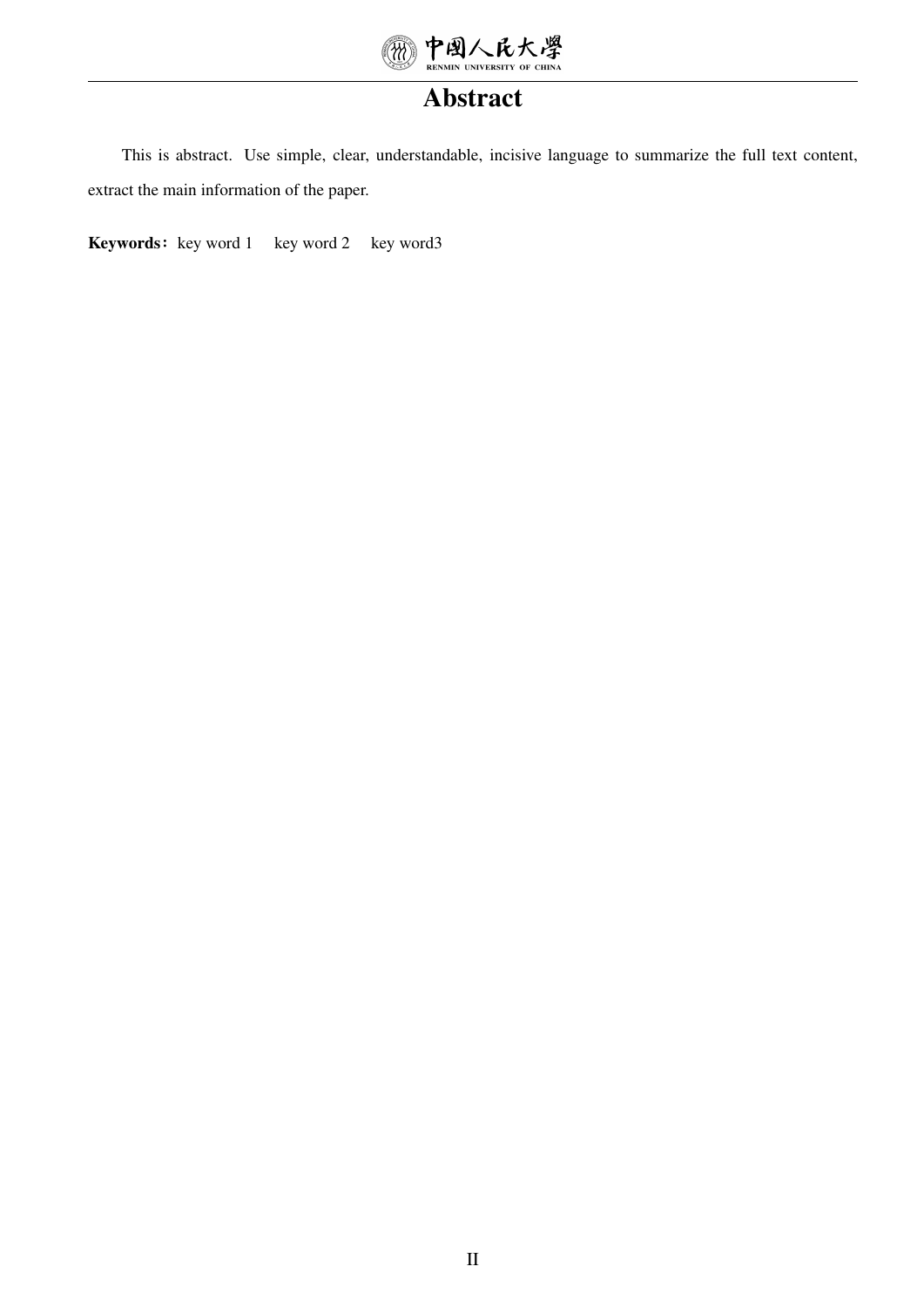

## 内容目录

## 插图

|--|--|

## 表格

|  | 2013年-2019年人均交通支出和人均可支配收入 |  |
|--|---------------------------|--|
|--|---------------------------|--|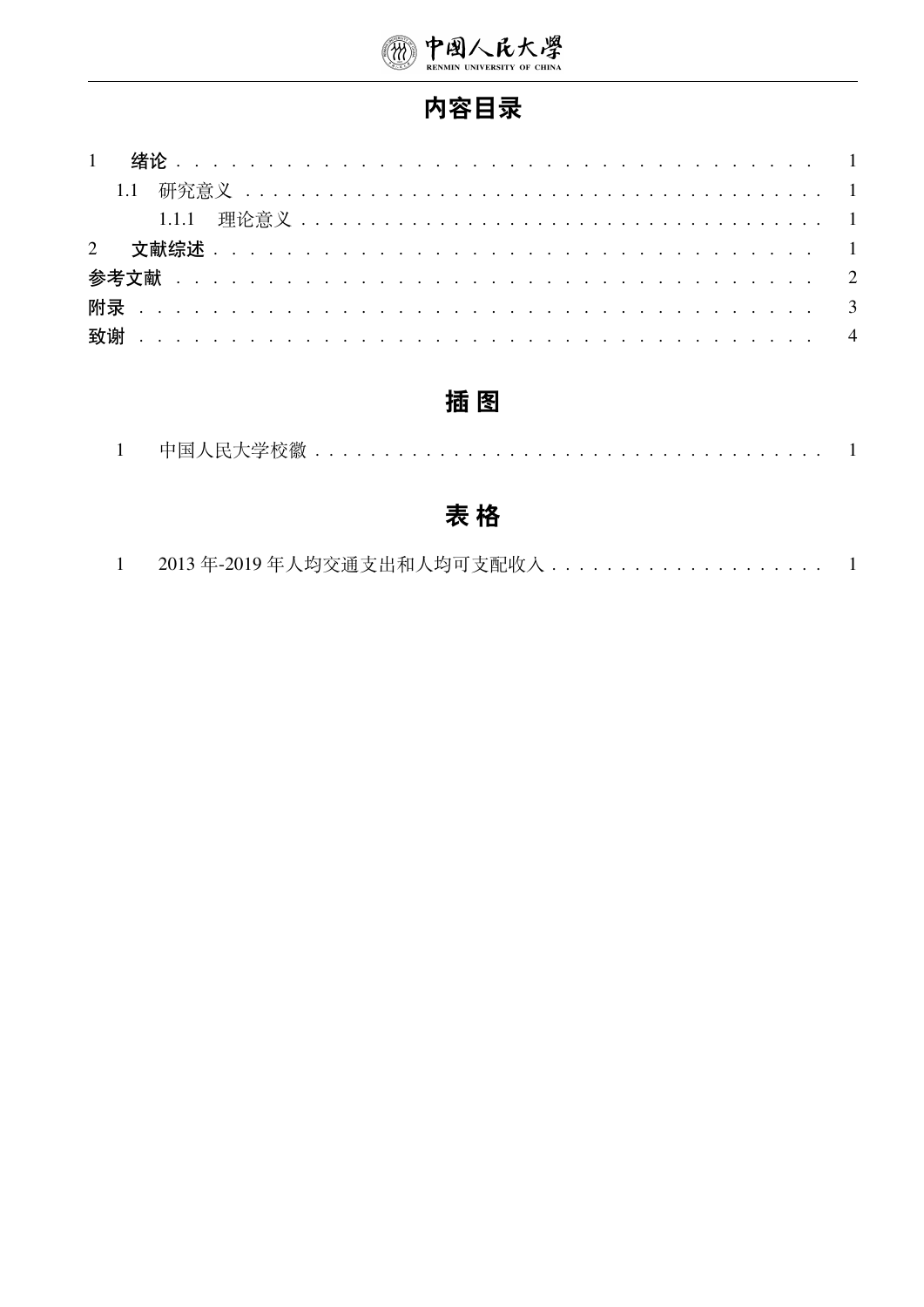

#### 1 **绪论**

<span id="page-4-0"></span>这里是一段正文示例<sup>①</sup>。 这是分项编号:

- (1) 111
- (2) 222
	- *⃝*1 1111
	- *⃝*2 2222
- (3) 333

<span id="page-4-5"></span>这是一张带备注的三线表:

**表** 1: 2013 年-2019 年人均交通支出和人均可支配收入

| 年份   | 人均交通消费支出 (元) | 人均可支配收人 (元) | 比值    |
|------|--------------|-------------|-------|
| 2013 | 1627         | 18311       | 0.089 |
| 2014 | 1869         | 20167       | 0.093 |
| 2015 | 2087         | 21966       | 0.095 |
| 2016 | 2338         | 23821       | 0.098 |
| 2017 | 2499         | 25974       | 0.096 |
| 2018 | 2675         | 28228       | 0.095 |
| 2019 | 2862         | 30733       | 0.093 |

数据来源:国家统计局

<span id="page-4-4"></span>这是一张带备注的图:



来源:中国人民大学教务处下载中心

- <span id="page-4-1"></span>1.1 **研究意义**
- <span id="page-4-3"></span><span id="page-4-2"></span>1.1.1 **理论意义**

#### 2 **文献综述**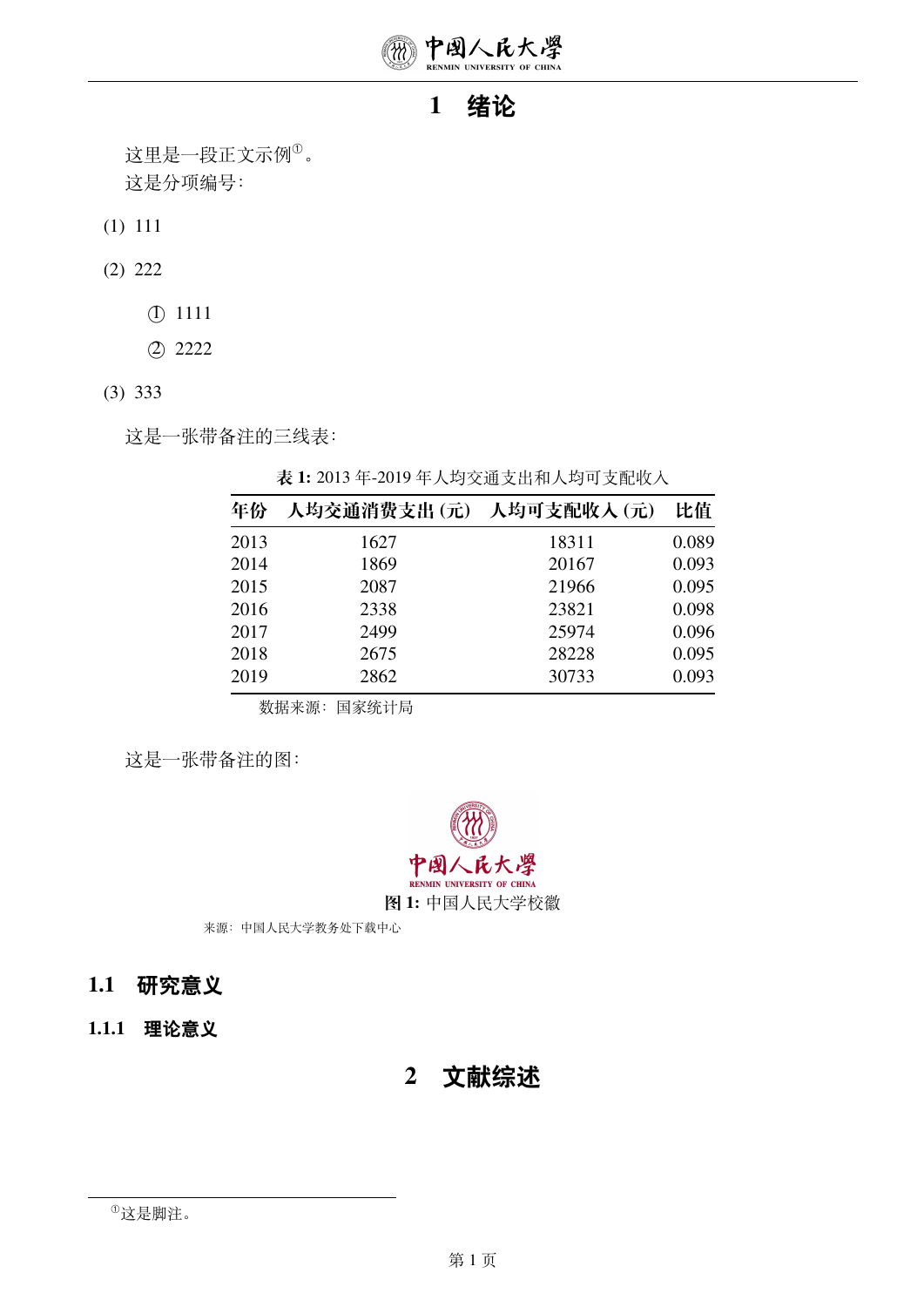

#### **参考文献**

- [1] 孙鲁平, 张丽君, 汪平. 网上个性化推荐研究述评与展望[J]. 外国经济与管理, 2016, 38(6): 82- 99.
- [2] 张亚慧. 网络消费者的信息搜索成本分析[J]. 商場現代化, 2008, 10(558): 37-38.
- [3] 杨雷, 席酉民. 信号检测理论与二分群体决策[J]. 系统工程理论与实践, 1997, 17(12): 115-120.
- [4] FORNELL C, LARCKER D F. Evaluating structural equation models with unobservable variables and measurement error[J]. Journal of marketing research, 1981, 18(1): 39-50.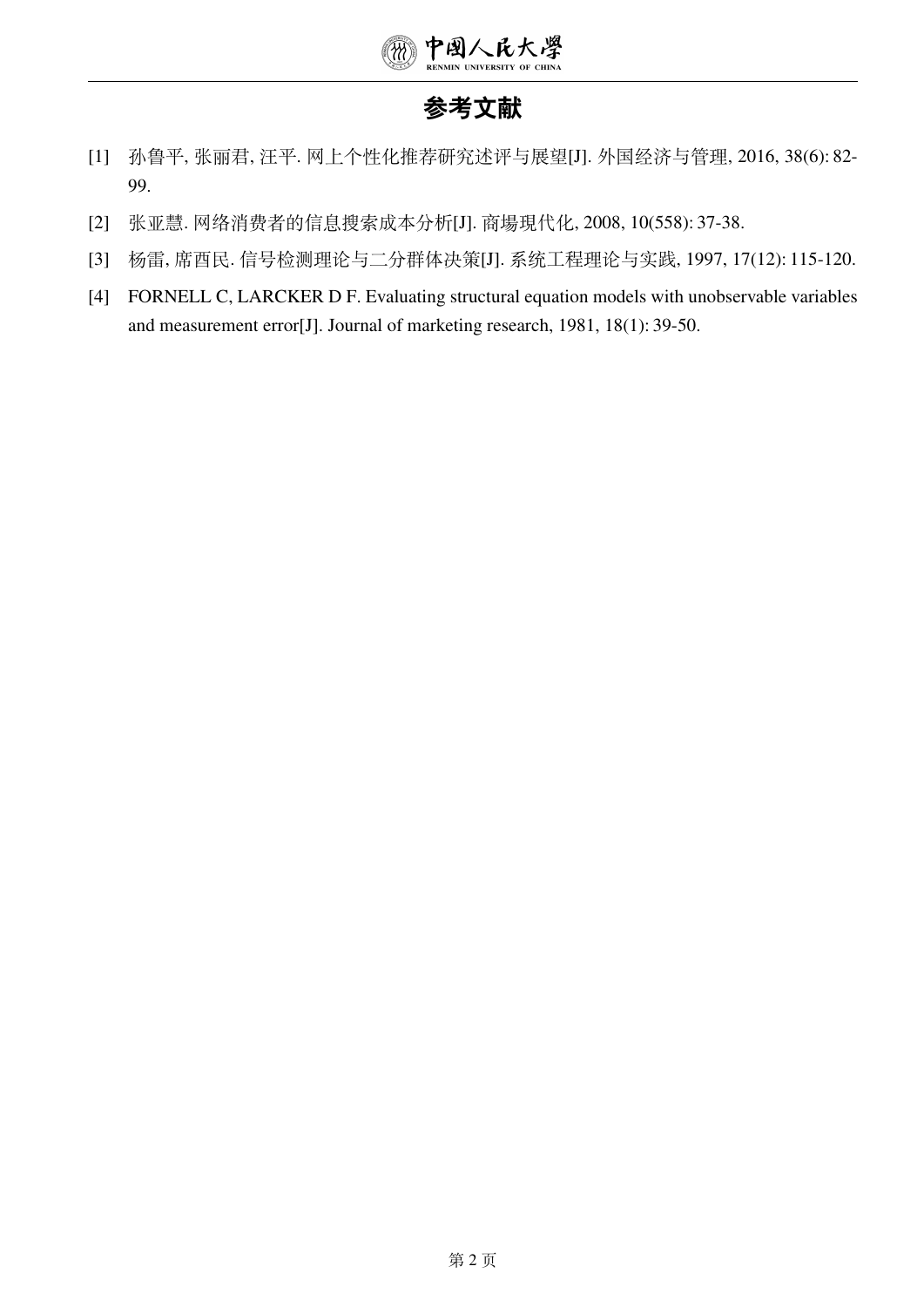

## **附录**